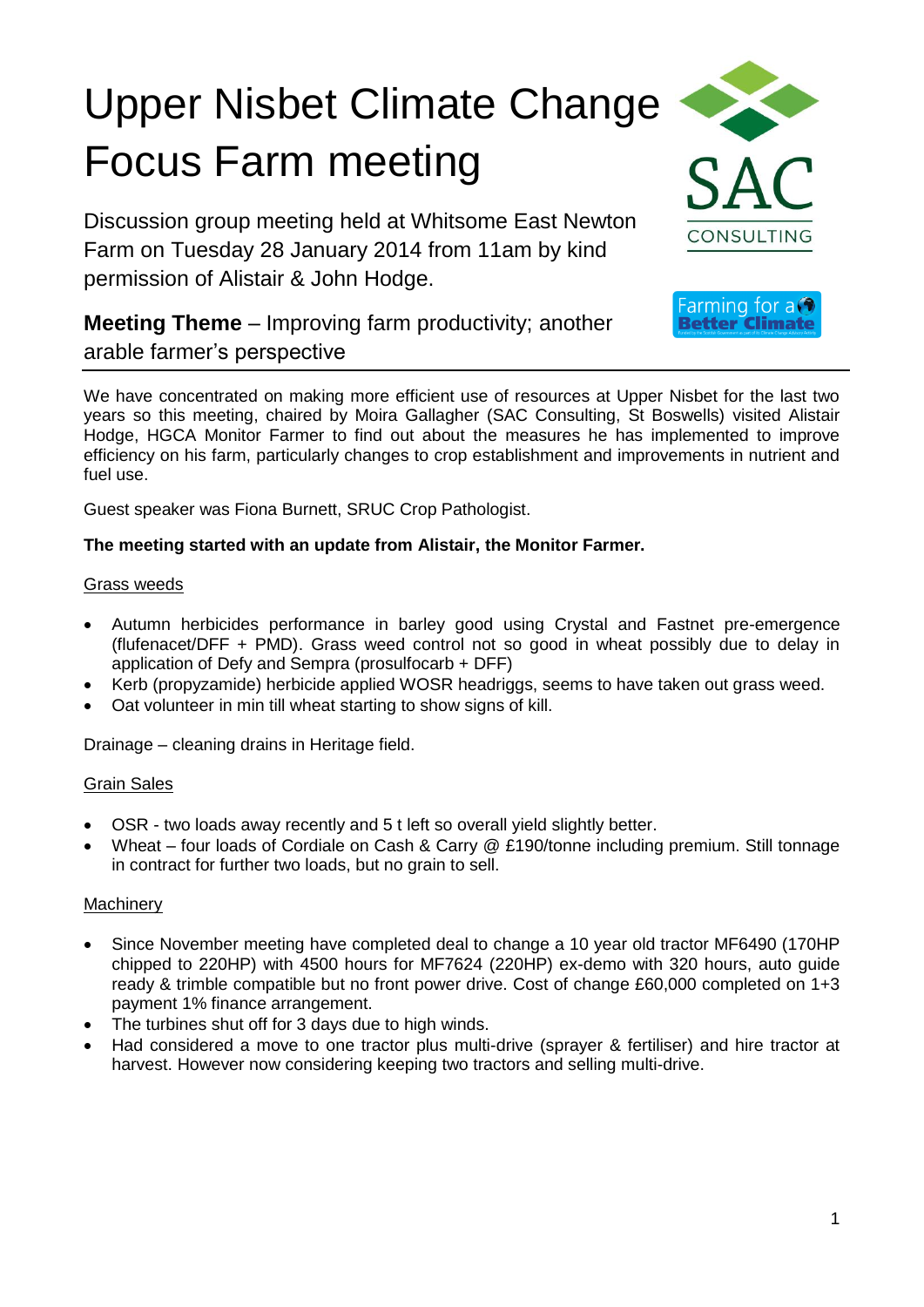# **Donald Dunbar, Monitor Farm Facilitator provided a market update.**

# Main points

- Bumper world harvest up 10% but demand also up 116 MT and still growing.
- World stocks recovered 40mt but still need to be rebuilt requiring several more good years or a few more record years.
- Wheat market waiting to see what happens in world. There was a drift back in price in early January but holding at £162 - £163 for February.
- Maize crop undermining wheat for distilling but should be short lived.
- Wheat forecast for 2014 harvest @ £144 £145/tonne.
- Feed barley back to £130 since harvest but not that much coming forward.
- WOSR lost ground, now £270. Not sure what it's going to do.
- Large spring barley area in 2013 suppressed price. Area for 2014 expected to be back 37% in UK and 10% back in Scotland so expecting spring barley malt price to improve, currently £25 over WW futures.

Gavin Dick, HGCA commented that the stock to use ratio which has a significant influence on the world grain market so price at the mercy of this data. In early January the ratio was 26% which influenced the market due to nervousness of the impact of lack of snow cover. However growing world demand is a reason to be optimistic.

#### Group Comments

- Water lying in fields
- WOSR starting to grow.
- W Barley greened up.
- Disease levels not up since autumn, no new disease.
- Autumn herbicide control generally good, but AMG still present.
- Pigeons appearing and starting to trouble rape crops.
- Yellow rust reported in Berwickshire, not news given current advanced season and susceptible varieties.

#### Climate Change

Moira Gallagher SAC Consulting gave a short presentation on the key action areas which the Scottish Government are focussed on through their Farming for a Better Climate initiative and how they are likely to be included in next SRDP programme. Key actions are:

- 1. Energy & fuel.
- 2. Renewables.
- 3. Locking in carbon.
- 4. Best use of fertiliser.
- 5. Optimising livestock productivity.

#### CAP Reform

Donald summarised the key points from the consultation paper and presented figures for Whitsome East Newton using the ready reckoner on RP website. Under current proposals the farm could see a fall of 29% but it is important to note these figures are subject to change following the current consultation phase which end in mid March.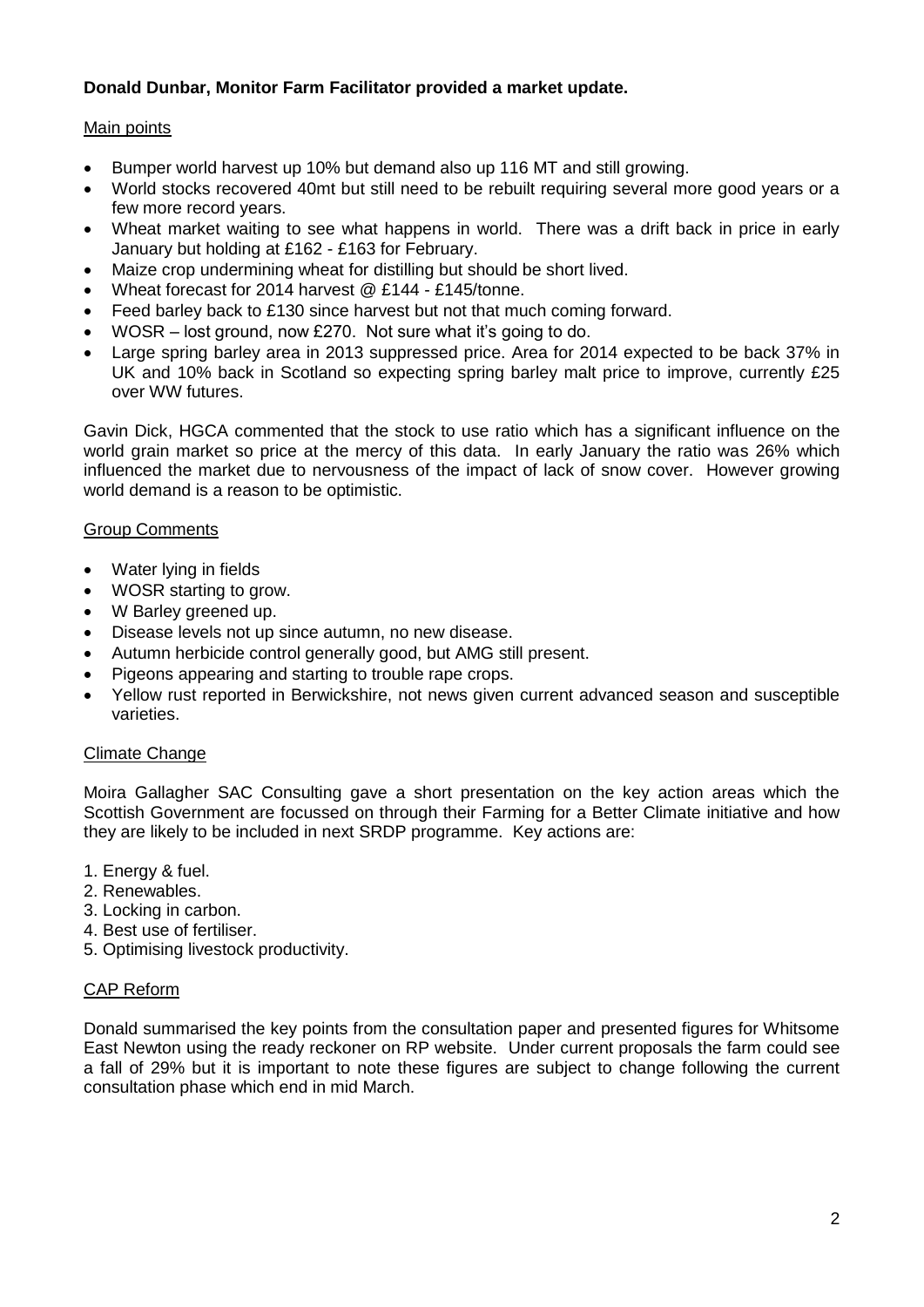#### **What is known for sure is:**

- IACS 2014 will remain in the current format
- There will be no further LMO (management options with 5 year commitment such as grass margins will continue to planned end date)
- A two payment regions option is favoured by Scotgov with Arable, TGRS & PGRS being one region (indicative payment rate  $\epsilon$ 222/ha) and RGR being the second ( $\epsilon$ 24/ha).

The big question is how are businesses going to react? For Alistair's farm the reduction is equivalent to £10/t swing in grain price. Poor crop establishment and low grain markets are Alistair's biggest threats. Alistair has already been actively trying to build in resilience so that the business income stream is not solely from his arable cropping for example B&B cattle; windmills; cottage rents.

# Crop Walk

Winter Barley – (Broken Hill)

Small part sown with new 2 row variety Glazier with the remainder in Cassia. Sown using variable seed rate on 20 September. Up to 6 tillers could be counted, lower leaves have high mildew levels. Fiona Burnett commented that mildew stops developing below 5˚C, but as no sustained cold period this winter, mildew is still active within crops. Mildewicide with knockdown and early protection required at T0.

Past trials have shown even in the absence of visible disease a yield response of 0.25 – 0.3 t from T0 spray.

#### Winter OSR – (Whamley)

Dug plants revealed a well developed tap root – good spring growth potential. Folicur (tebuconazole) was applied for light leaf spot protection in the autumn. Some growers have favoured this product this season as it also gives a PGR effect which checks the growth of forward crops.

#### Winter Wheat field – (Windmill)

This was the last wheat field sown (29 September). It is a second wheat established under min till; the crop has been creeping on and now has 1 – 3 tillers. Septoria tritici was evident but not at high levels. T0 spray should be aimed at yellow rust and septoria protection.

There was a discussion on the use of a T minus spray. The group consensus was to increase the dose rate of T0 spray rather than an extra timing. Exact timing of T0 not that important but aim for mid tillering and by GS30

Methiocarb slug pellets are under threat from Chemicals Regulation Directorate (CRD) and it is likely their use will be revoked - most commonly used products in UK are Decoy Wetex and Draza Forte. However this would also include other slug pellets including Karan, Rivet, Huron (all 3 manufactured by Bayer), Cobra (Interfarm) and Zeal Plus (ChemSource).

Publication of the withdrawal timetable is expected from EU in February, currently indications are that proposal will allow sales of methiocarb slug pellets for six months, and then allows a further 12 month use-up period on farms. In effect it is expected that sales will be probably permitted until the end of August 2014, with growers having until the end of August 2015 to use up stocks.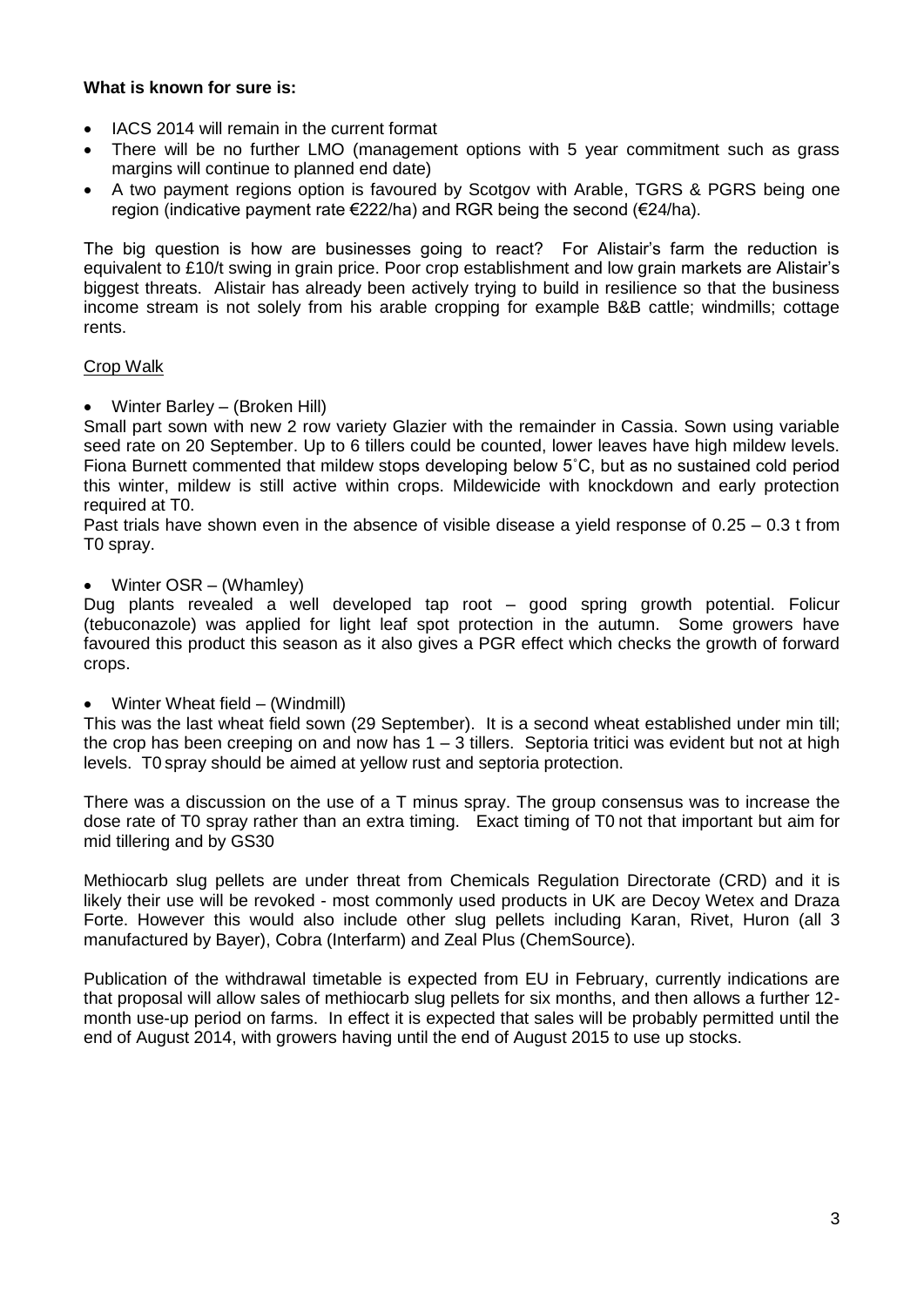# **Early Fungicide Programme**

After lunch Fiona Burnett developed the early spray programme for the coming season.

| Crop        | T <sub>0</sub>                                                                                                                                                                                                                                                                                                                                                                          | T <sub>1</sub>                                                                                                                                                                                                                                                                                                                                                                                                                                                                                                                                 |
|-------------|-----------------------------------------------------------------------------------------------------------------------------------------------------------------------------------------------------------------------------------------------------------------------------------------------------------------------------------------------------------------------------------------|------------------------------------------------------------------------------------------------------------------------------------------------------------------------------------------------------------------------------------------------------------------------------------------------------------------------------------------------------------------------------------------------------------------------------------------------------------------------------------------------------------------------------------------------|
| <b>WB</b>   | Kayak (cyprodinil) for rhynchosporium protection<br>$@0.75 - 1$ l/ha<br>± Corbel 0.25-0.5 l/ha (morpholine) to eradicate<br>mildew if present.<br>Exclude PGR if high tiller numbers present                                                                                                                                                                                            | Main spray for WB. If planning to use SHDI use here.<br>Siltra (bixafen + prothioconazole) @ 0.4-0.6 l/ha<br>$±$ mildew control<br><b>or</b><br>Fandango (fluoxastrobin+ prothioconazole) @ 1 l/ha<br>Growth regulators Moddus 0.1/ha ± Cycocel 1.25                                                                                                                                                                                                                                                                                           |
| <b>WW</b>   | Cherokee (chlorothalonil + cyproconazole +<br>propiconazole) @ 1 l/ha<br>One member reported mixing problems<br>associated with high pH water<br>or<br>AltoElite (chlorothalonil + cyproconazole)                                                                                                                                                                                       | If Eyespot risk high use:<br>Tracker @ 1 I/ha + Bravo (chlorothalonil) 1 I/ha<br>Early sowing is a relatively small eyespot risk factor but warm<br>wet winter increases risk.<br>Check for stem based browning.<br>Otherwise:<br>Adexar (bixafen + prothioconazole) @ 0.8 l/ha<br><b>or</b><br>Proline (prothioconazole) 0.4 - 0.8 I/ha (eyespot activity at<br>higher rate) + Bravo 1I/ha<br>NB limited to 2 straight hits of chlorothalonil.<br>Important not to exceed 2,000g/ha active.<br>Growth regulator 0.1 I Moddus + 1.25 I Cycocel |
| <b>WOSR</b> | 2 <sup>nd</sup> LLS<br>Proline 0.3I/ha (does have some sclerotina<br>activity)<br>If missed autumn spray and can go in early<br>increase dose of Proline to 0.5 I/ha<br>or<br>Prosaro (prothioconazole and tebuconazole) @<br>0.5 l/ha + Folicur (tebuconazole) @ 0.5 (mix<br>helps get both sorts of LLS).<br>LLS variable in its sensitivity so don't go below $\frac{1}{2}$<br>rate. | Sclerotina<br>Early flower x 1 or 2 if sclerotina risk<br>A lot of choice:<br>Filian (boscalid) 0.5 I/ha broad protectant<br>Amistar (azoxystrobin)<br>Spray will only provide cover for two weeks.<br>Wet weather is a big trigger also higher if flowering over<br>prolonged period.<br><b>Action Point</b><br>Recommend tissue sampling before applying any trace<br>elements. Samples to be taken and results reported at next<br>meeting.<br>Boron risk factors: light sandy soils, pH 8.                                                 |
| <b>WO</b>   | It's a mildew season, apply protectant before<br>disease present<br>Flexity (metrafenone) 0.25I/ha early                                                                                                                                                                                                                                                                                | Proline<br>or Fandango (fluoxastrobin and prothioconazole)<br>Growth regulator @ GS30 & 31                                                                                                                                                                                                                                                                                                                                                                                                                                                     |
| <b>SB</b>   | Early mildew - Flexity 0.25 I/ha<br>Weed control: Liberator (diflufenican and<br>flufenacet) has off label approval for pre<br>emergent in spring barley. Good on AMG but<br>experience of group in 2013 not so great on BL<br>weeds but could be related to the season.                                                                                                                | Proline 0.3 + Bravo 1.0l/ha<br>Growth regulator unlikely, adjust N                                                                                                                                                                                                                                                                                                                                                                                                                                                                             |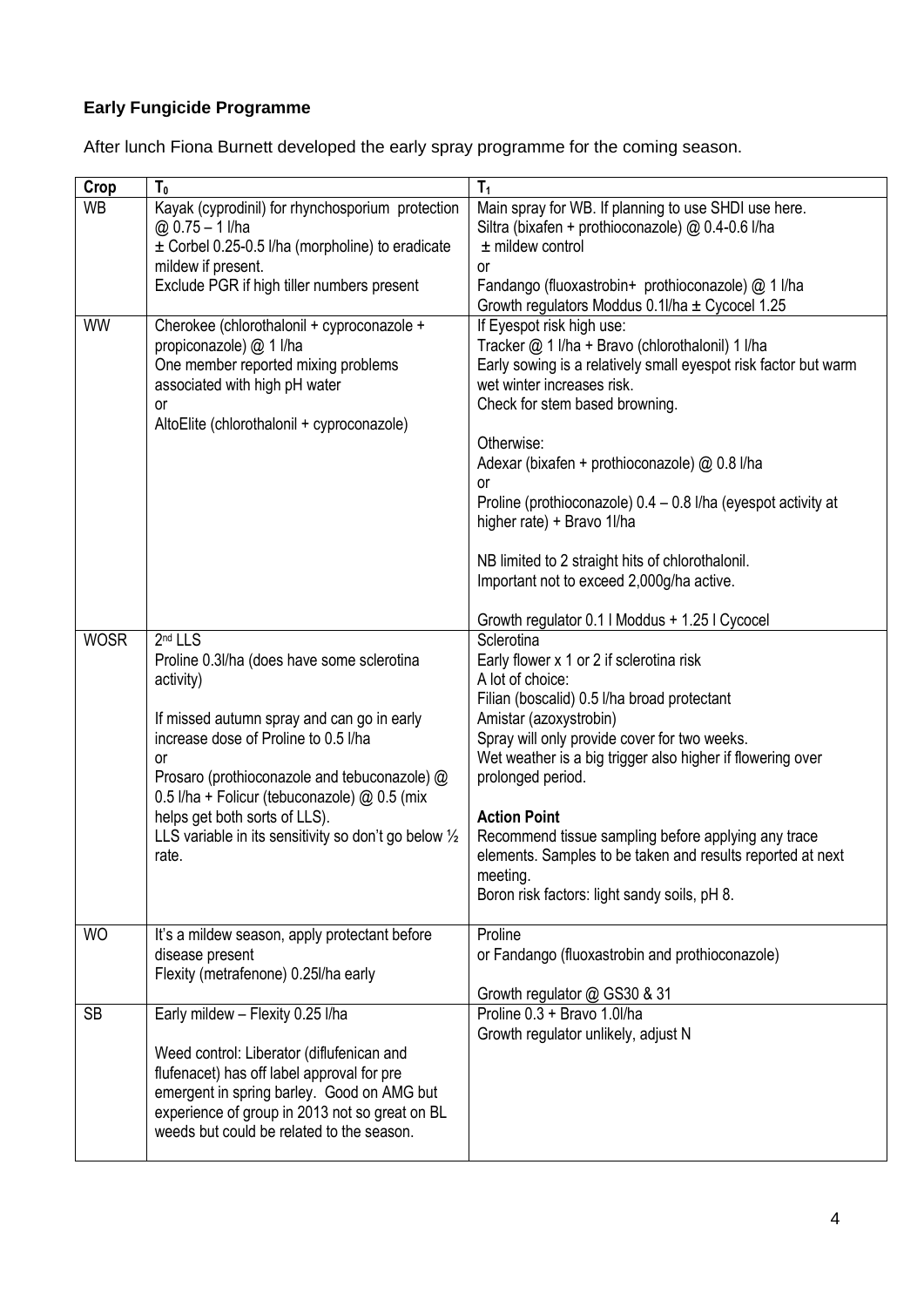#### When Should You Be Putting On Spring Nitrogen?

Best use of fertiliser is a key action point of the Farming for a Better Climate initiative because emissions of nitrous oxide from nitrogen fertiliser are 310 times more potent than  $CO<sub>2</sub>$ .

Applying the right amount at the right time will help to mitigate these losses and save on costly fertiliser.

What are the factors to consider?

- Is it after Lothian & Borders NVZ closed period? (31<sup>st</sup> January for slurry, 15<sup>th</sup> February for bagged fertiliser)
- Is it dry enough to travel/soil not waterlogged?
- Is soil temp >4°C at root depth and crop will respond to nitrogen?
- What is the predicted Soil nitrogen supply (SNS)?

| Soil Nitrogen Supply (SNS) |  |  |
|----------------------------|--|--|
|----------------------------|--|--|



|      | SNS Previous Crop           | ∣Soil Type ∣ | Winter<br>Rainfall | Nitrogen<br>Timing |
|------|-----------------------------|--------------|--------------------|--------------------|
| Low  | Cereal (take-all risk) Sand |              | Wet                | Early              |
|      | Rape                        | Loam         | Average            |                    |
| High | Beans<br>Grass 3 - 5 years  | Clay         | Div                | Delay              |

- Organic manure planned and previous FYM/slurry applications
- Crop Potential Green Area Index effectively the number of plants/m<sup>2</sup> x number of tillers
- Applying N when crop tillering i.e. before GS30 will encourage tillering.
	- 500 stems /m low  $GAI =$  early N at higher rate 1000 stems/m moderate  $GAI =$  early N at low rate 1500 stems/m high GAI = delay N till after GS 30/31
- Lodging risk check recommended list variety score, plus or minus PGR use
- Type of nitrogen fertiliser speed of action, urea slower than ammonium nitrate, liquid v solids
- Take all risk in second wheat.
- Weather forecast windy, wet
- Work load pressure, total area of crop
- $\bullet$  How much Nitrogen in early application?  $40 80$  kg N/ha.
- Aim for all wheat crops to have some nitrogen by mid to late April.
- Main application timing after GS31 can put up 120 kg N/ha in one application but check heavy rain is not forecast.
- Last application before flag leaf emergence unless aiming for high protein market.

Key fact to remember: **Wheat crop takes up 30% of total N demand by start of stem extension (GS30) and 90% by flowering.**